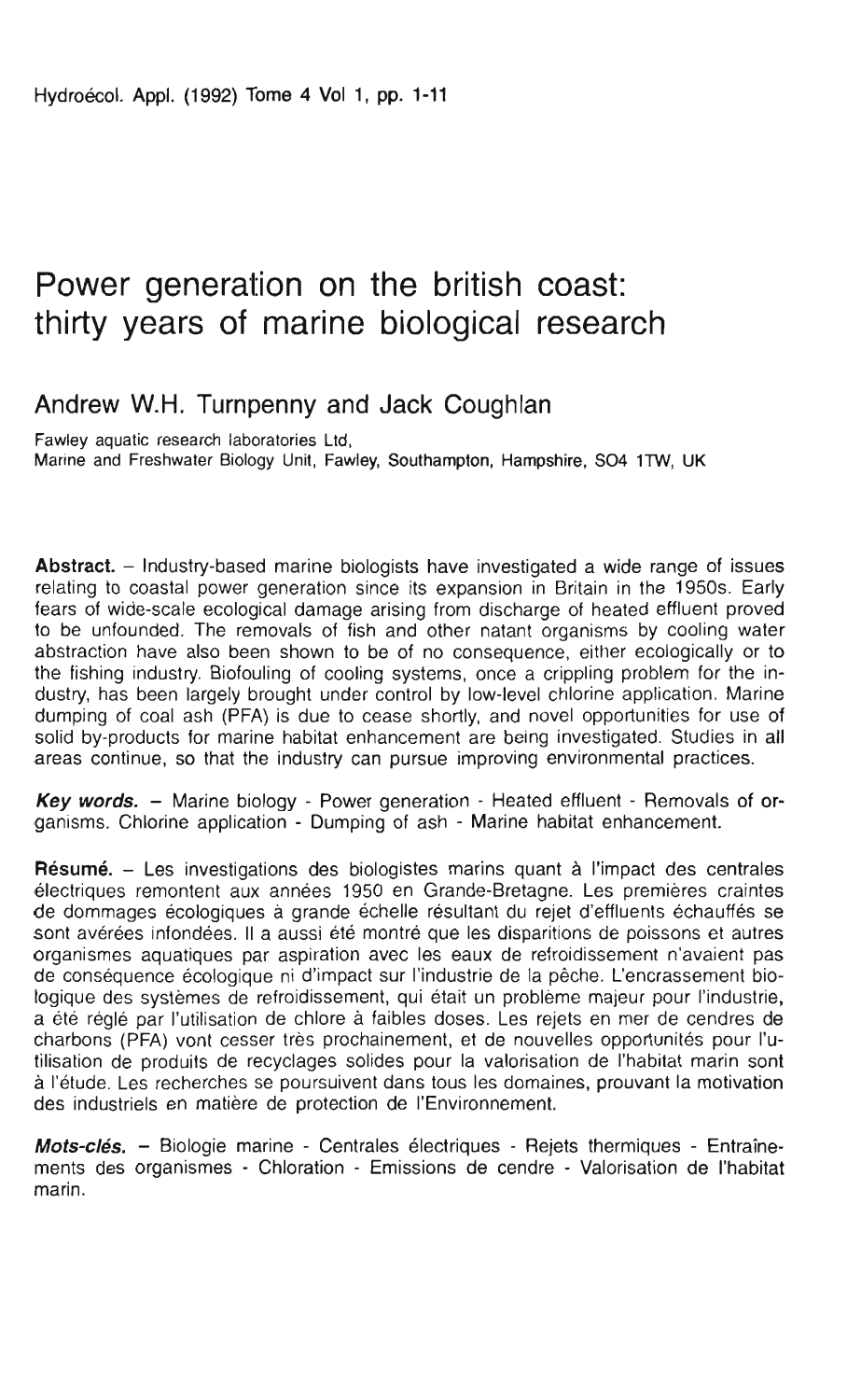#### **INTRODUCTION**

Today, of 80 GWe installed electricity generating capacity operated by the main producers in Britain, some 46% is sited on open coasts or estuaries  $(fiq. 1)$ .

Until the 1950s, the majority of Britain's thermal generating capacity was located inland, in and around urban centres, using river water for plant cooling purposes. The shift towards estuarine and coastal generation was prompted by a number of factors. First, the 1956 Clean Air Act had effectively ruled out the redevelopment of urban sites. Second, the increasing size of generating units necessitated larger sites with substantial volumes of cooling water, neither of which were available in urban areas. Third, a growing energy gap ushered in the first civil nuclear programme and early nuclear stations were built away from population centres. Finally, expansion of oil refining capacity made available



Fig. 1. - Coastal and Estuarine Power Stations in Britain.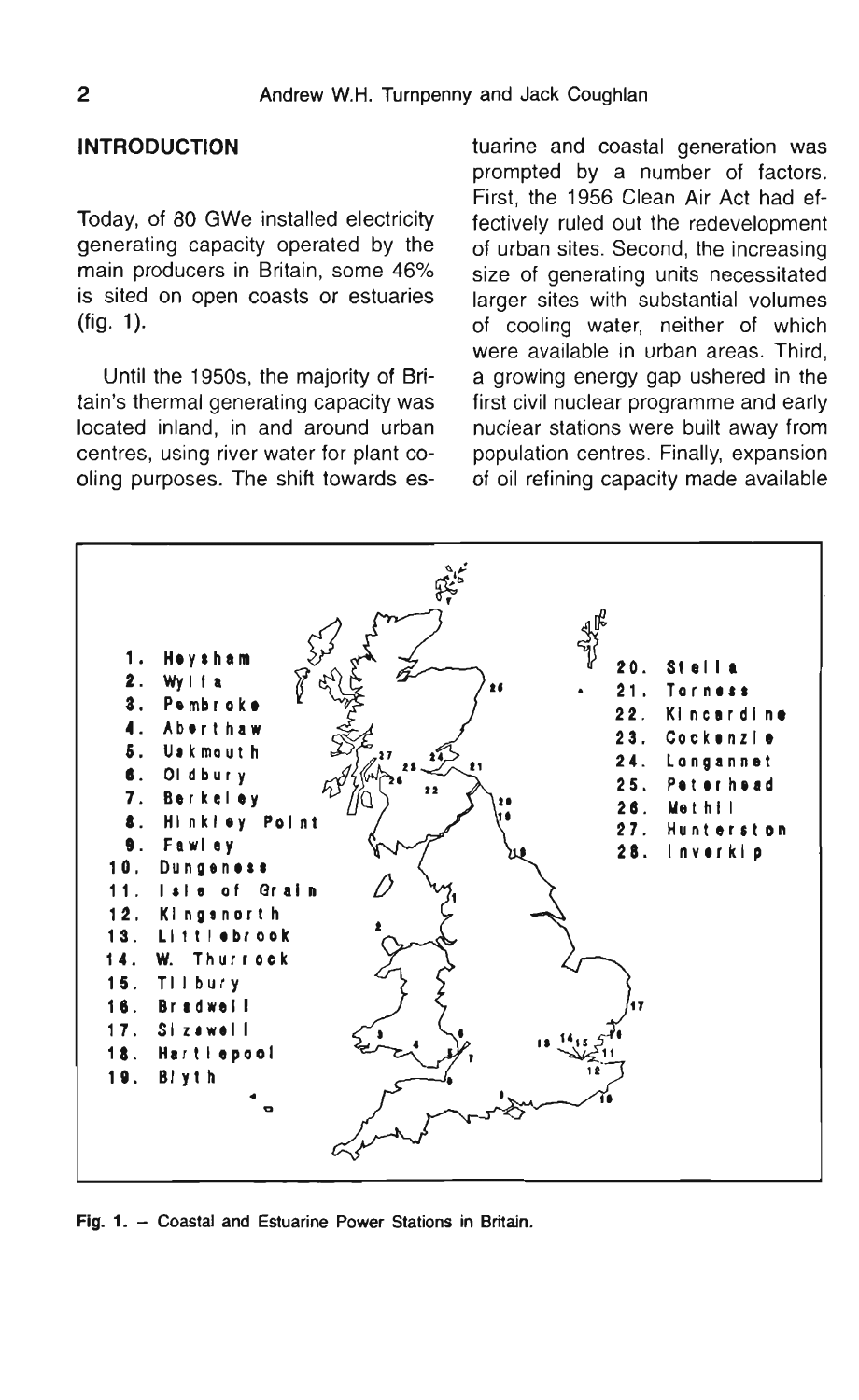large volumes of heavy fuel oil at low cost; major new stations were sited alongside the new refineries at Pembroke, Fawley and in the Thames Estuary. These stations could take advantage of large available areas of low-lying, level land of little monetary

The need for marine biological studies was recognised at an early stage. Proposals to build the first two nuclear power stations at Berkeley and Bradwell sparked immediate opposition which, at Bradwell, led to a four day Public Inquiry. There were deeply held views about the possible effects of the new station on the local fishing industry, an area at that time holding the most productive oyster (ustrea edulis) grounds in the country. After giving consent for the Bradwell station, the Inspector recommended that biological studies should be undertaken to allay the fears of the fishing industry. This gave rise to the team of marine biologists, formerly within the CEGB and subsequently part of the Research and Technology Department of National Power, based at Fawley (Hampshire).

Much has been written about the marine biological consequences of power generation. In this paper we review some of the key issues from an historical perspective leading to the current position.



Fig. 2. - Summary of Potential Interactions between Thermal Power Stations and the Marine Environment.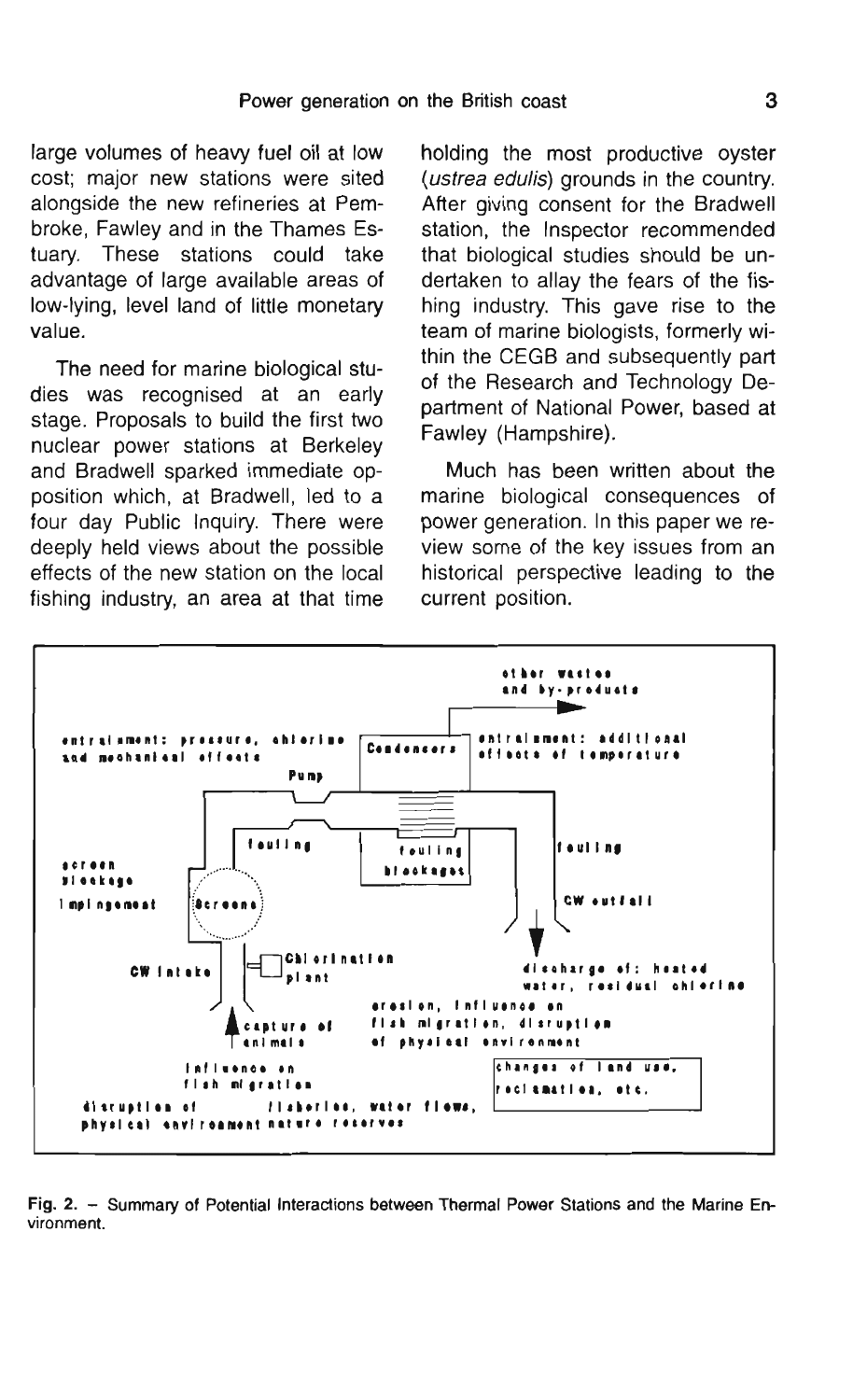### **INTERACTIONS BETWEEN THERMAL POWER STATIONS** AND THE MARINE ENVIRONMENT

 $\mathcal{T}_{\mathcal{D}}$  interactions between and  $\mathcal{T}_{\mathcal{D}}$ 

The principal interactions between an estuarine or coastally-sited power station and the marine environment are shown in Figure 2. These can be placed in three broad categories: **DISCHARGES** 

1. effects arising from engineering construction and site occupation:

2. effects arising from solid and liquid waste disposal; and

3. consequences of cooling water (CW) system operation.

The last of these requires some further explanation. A direct-cooled 1000 MWe conventional power station requires 30 cubic metres of cooling water each second. For a Pressurised the Water Reactor this rises to more than 40  $m<sup>3</sup>s<sup>-1</sup>$ . As this water enters the intake, it draws with it any suspended weed and debris, as well as fish and other aquatic animals that cannot escape the flow. To prevent blockage of the heat exchangers this material is removed by small-mesh  $(8-10$  mm) screens and is normally rejected to trash bins. Smaller organisms penetrate the screens and pass through the CW system where they are subjected to stresses including mechanical shock, abrupt temperature changes and, when in use, exposure to biocides such as chlorine. Beyond the point of discharge, a variety of generic and site-specific issues have been raised by objectors. These range from thermal effects on the physiology and behaviour of organisms

and establishment or elimination of species, to non-thermal effects arising from biocide discharge, modification of water currents and deoxygenation

# **EFFECTS OF THERMAL**

By 1950 thermal discharges were firmly established as an important environmental issue on inland sites, It was not surprising, therefore, that thermal stress in estuarine and marine ecosystems was quickly taken up by objectors, particularly commercial fishermen who stood to lose their livelihood if the catastrophes predicted by 'experts' should materialise. During 1956 Bradwell Inquiry, this concern was summed up in emotive headlines such as 'Dead Sea' and 'River of Death'. It is a matter of history now that such fears of wide-scale and profound alteration of marine ecosystems resulting from thermal discharges at Bradwell and elsewhere in Britain proved to be unfounded. Fortuitously, the commissioning of Bradwell in 1962-63 coincided with one of the coldest winters on record. The Blackwater froze over, with vast mortalities of organisms. One result of immediate significance was that ovsters living near the cooling water outfall had avoided the almost complete mortality suffered elsewhere in the estuary [1]. Periodic surveys of the Blackwater undertaken by MAFF and CEGB since the commissioning of Bradwell have continued to show es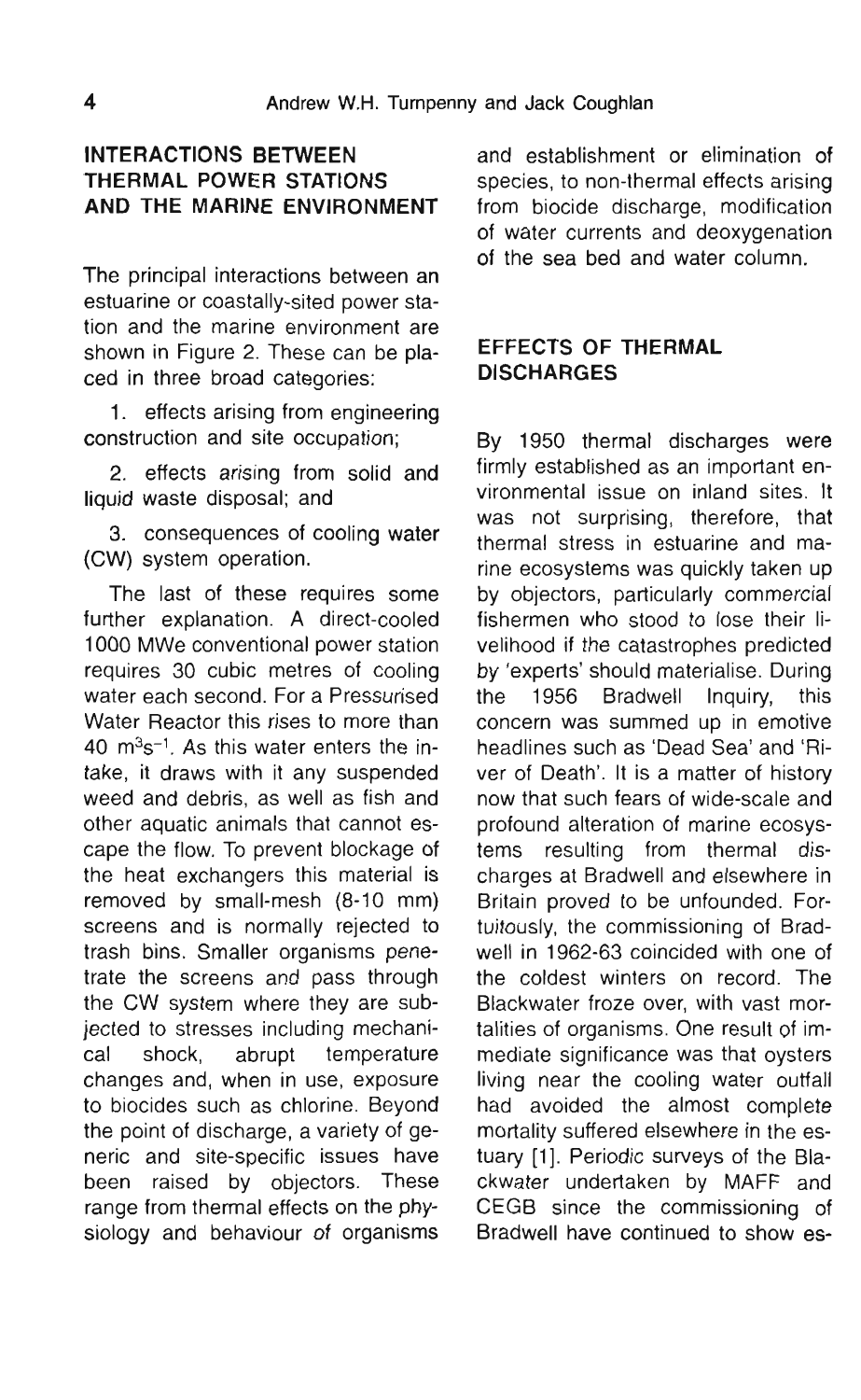sentially the same community structure as that recorded prior to construction of the power station [2].

The question of the impact of thermal discharges on commercial ovster populations continues to attract debate. The Solent oyster fishery developed shortly after the commissioning in 1970 of Fawley Power Station, a 2000 MWe oil-fired plant which dis-<br>sues were never fully resolved. charges warm water into the Solent. By the late 1970s it had become Europe's largest self-sustaining commercial fishery for *O. edulis*, with a peak annual vield in excess of 1000 tonnes [3]. It is clear that this fishery has flourished, despite its intimate exposure to the discharge and vet, when in 1988 the CEGB published proposals for the construction of an 1800 MWe 'B' station on the same site, the oyster issue was again raised, this time by both local fishermen and regulators.

The position of the regulators was set by EEC Directive 79/923/EEC on 'The Quality Required of Shellfish Waters'. Areas inclusive of the existing and proposed thermal discharge had been designated EEC Shellfish Waters and were subject to a maximum recommended temperature rise of 2 °C above ambient. The fishermen raised several new objections, including the possibility that thermal stress might increase susceptibility to Bonamia infection. Bonamia is a protozoan parasite which has reached epidemic levels and wiped out populations in European and some English South coast fisheries. A study commissioned by CEGB into stress in ovsters demonstrated that thermal shock could

induce stress but it was never demonstrated that this would increase Bonamia susceptibility. Other work [4] has demonstrated that temperature rises typical of power stations operating in British coastal waters would push oysters towards, rather than bevond, their optimum arowth temperatures. The plans for Fawley 'B' were eventually withdrawn and these is-

Thermal discharge effects on other marine benthos were investigated in an intensive three vear study at Kingsnorth Power Station, Kent [5]. This station is well suited to the investigation of thermal effects, since the outfall discharges into the head of a canal/creek system and exhibits clearly defined temperature gradients, thermal fronts and cyclical temperature fluctuations. Animal communities were investigated over a 4km reach of the creek: the temperature rise at the head was around 10  $\degree$ C and at the lowest (reference) site 3 °C. The main effect was a  $40\%$  reduction in the number of species in the upper part of the creek compared with the reference site. This was accounted for by the absence of stenothermal species (e.g. the molluscs Petricola pholadiformis and Cerastoderma edule). Intertidal species (e.g. the annelids Tubificoides amplivasatus and Cauleriella zetlandica) being tolerant of thermal shock, spread opportunistically into subtidal areas to produce very dense populations. Langford [6] noted a similar reduction in fish species diversity in the upper part of the creek but with very large numbers of warm-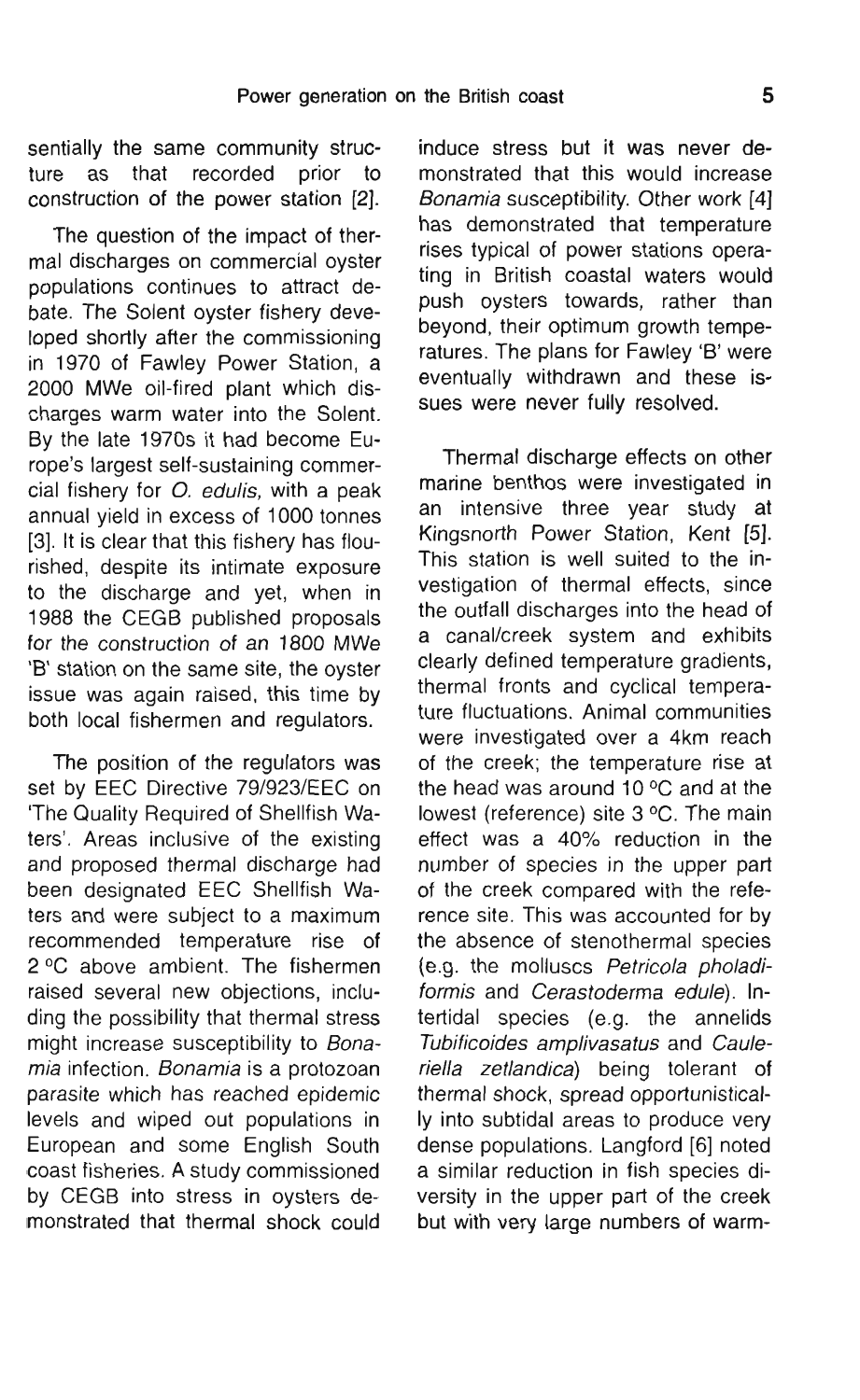water species such as sea bass  $(Di-$  around power station outfalls [8]. It is *centrarchus labrax*) and grey mullet interesting to speculate on the effects (Liza auratus). The main conclusion of decommissioning power stations in that can be drawn from these studies bass nursery areas, or indeed of lois that, whilst increased temperatures wering the water temperature by the may reduce species diversity, effects addition of chilled water arising from. are local and restricted essentially to for example, gasification plant. the area of direct impingement of the The effect of the solid block.

all 'near-field', i.e. occurring within the mixing zone of the thermal discharge. Of increasing interest are the 'far-field' effects, that is the elevation of water temperature by perhaps only a fraction of a degree over a wide area. This concept is valid principally within a semi-enclosed body of water such as an estuary. For most species, the effect will be insignificant compared with natural temperature fluctuations. Organisms most likely to be affected are those living at the northern (warmwater species) or southern (cold water species) limits of their distribution. Whilst there are no definitive data, the  $\frac{dR}{dr}$ potential for this effect can be inferred from reports of 'warm-water' fishes of Mediterranean origin (e.g. sea bass and red mullet Mullus surmeletus) penetrating further north into British waters during warm years. After a series of increasingly warm winters from 1986 to 1990 exceptionally high recruitment was observed in a number of such species in the Bristol Channel [7]. It is also well established that successful sea bass recruitment is in part dependent upon warm winters (Henderson and Holmes, pers. comm.) and a recognised fact that young bass congregate in the warm waters

# The effects referred to so far are **CONTROL OF BIOFOULING**

Whilst the Bradwell Inquiry was considering the possible effects of a power station on oysters, mussels (Mytilus edulis) were crippling stations from Camarthen to Blyth, Between 1957 and 1964, Marchwood Power Station (Hampshire) alone suffered 4000 condenser tube failures from mussels. The problems arose from mussels settling and growing on hard surfaces within the water intakes where they could take advantage of the supply of plankton from the incoming water. If dislodged they could become wedged condenser tubes causing blockages or, at worst, perforation, leading to boiler feed water contamination, boiler corrosion and turbine blade damage. At Poole, 300 tonnes of mussels and barnacles were removed during one annual overhaul.

Although chlorine was being used at these stations, application was intermittent. At one station, continuous, low level chlorination was tried and proved to be successful. Further experimental work by biologists at Poole Power Station showed that the lowlevel technique prevented mussel settlement, reduced growth in mus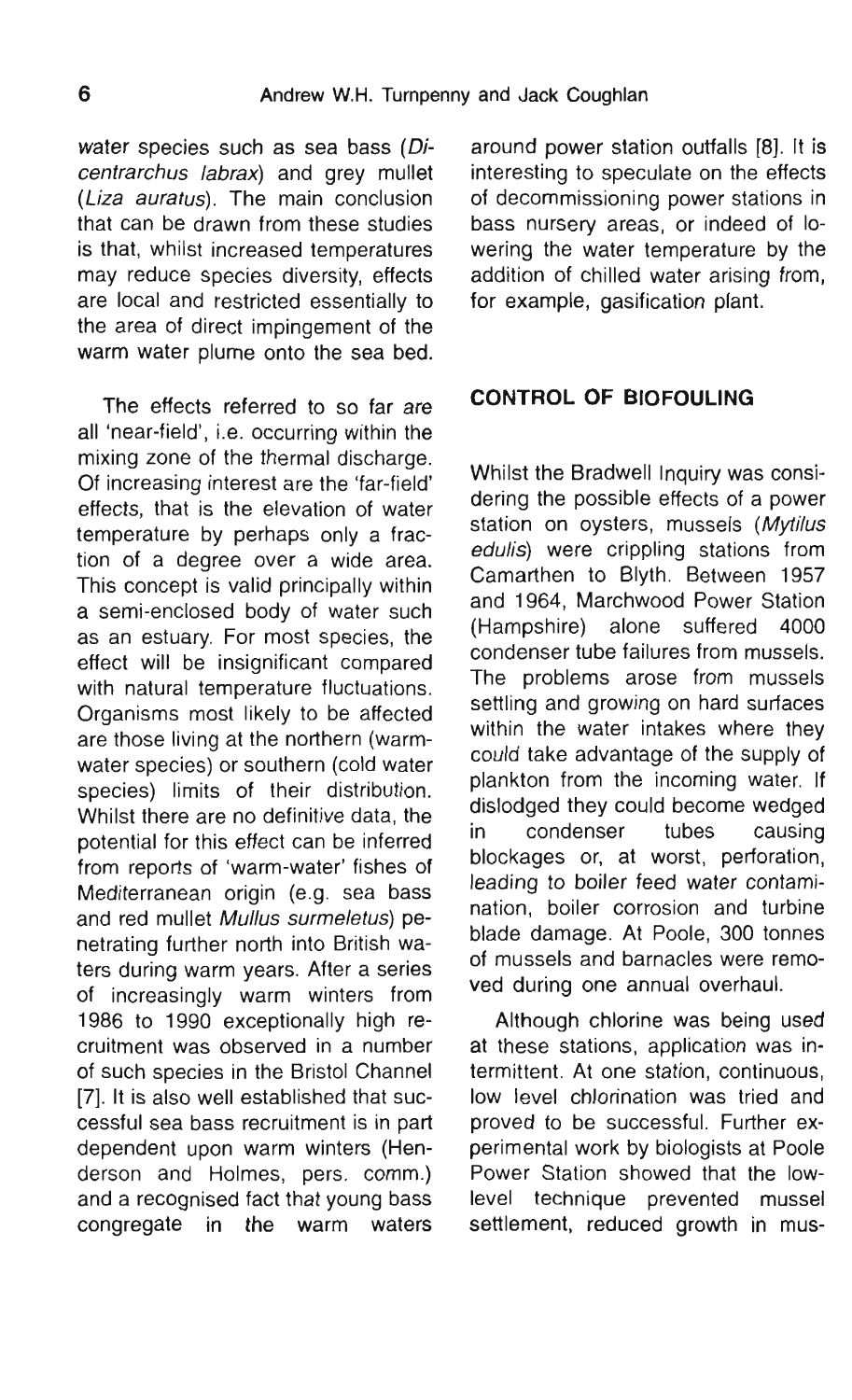sels which had already settled, and controlled microfouling (slimes) on **ABSTRACTION ON FISHERIES** heat exchangers. Today, low-level chlorination is still the preferred option. at most coastal power stations.

sels which had already settled, and

Environmental concern over the discharge of residual chlorine has prompted constant review of alternative methods but, to date, no better alternative has been found. Current research at Fawley is aimed at reducing the amount of chlorine required, thereby reducing discharges. In practise, very little free chlorine persists beyond the point of discharge, on account of chemical reactions taking place within the cooling system and discharge zone. Typically, and initial dose vielding  $0.2$  mg Cl  $\vert$ <sup>-1</sup> at the condenser inlet will have decaved to around 0.1 mg CI  $I^{-1}$  at the point of discharge, and by a further factor of ten within 1000 m along the plume  $\mathcal{A}$ .

No adverse effects have been identified in Britain as a result of such discharges, though for non-target organisms (plankton), exposure to the higher chlorine levels within the cooling system represents a risk additional to the physical hazards of transit [10]. The consequences for the majority of planktonic species are negligible since the nutrients released at death are quickly reassimilated by the ecosystem. The risk of high mortalities amongst the eggs or larvae of commercial fish and shellfish has led to lengthy studies to ensure that water intakes are placed well away from spawning grounds of such species  $[11]$ .

# **EFFECTS OF WATER**

The capture of predominantly small  $fish on CW$  intake screens is one of the more evident environmental effects of power generation and has been a recurring source of contention. especially with commercial fishermen. It is acknowledged that this is an additional cause of mortality. like the wastage of discarded undersized fish in the fishing industry, which should be put into its proper context.

A programme of CW screen sampling has been carried out over many vears at different power station sites. The surveys are statistically designed to overcome sampling bias caused by tidal and seasonal influences. At Hinkley Point 'B' Power Station, monthly sampling has been maintained now for eleven years. Though not all coastal power stations have been sampled over this length of time, information has been gathered from enough sites representative of different marine habitats and intake designs to develop models which can be used to predict fish catch at other sites and even for 'green field' sites. The PISCES expert system developed at Fawley allows the non-expert to predict at-risk fish communities, and catch rates at proposed water intakes, for any point around the British coast. Such tools are valuable aids to environmental impact assessment.

The first attempt to place fish catches by power stations into the context of stock sizes and commercial landings was made for Sizewell 'A'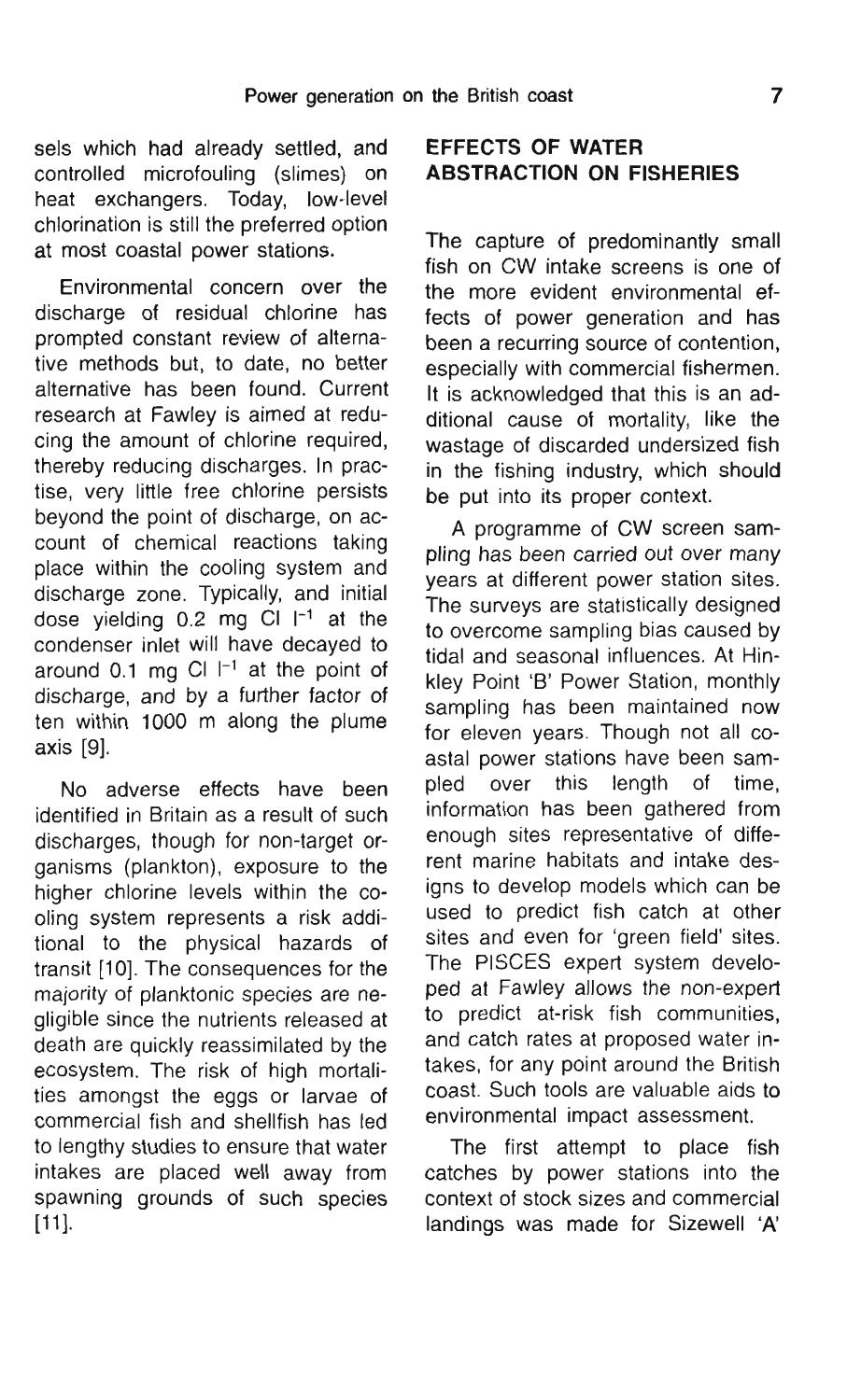Power Station in 1983 [12]. Local fishermen were objecting to the proposal to build Sizewell 'B', on the grounds that the catch of undersized fish would be increased substantially with two stations operating. It was shown that the catches by the 'A' and the 'B' stations would amount to only a small fraction of the commercial catch (Table 1), equivalent to the catch of a single small trawler, and would be available. indistinguishable amongst natural fluctuations. Similar findings have been reported [13] for estuarine power stations, where catches of juveniles could be expected to be higher due to the presence of fish nursery areas. The long time series of catch data collected from Hinkley Point provide a direct demonstration that sustained cropping by several power stations in the Severn Estuary and lations. Bristol Channel has not led to any sustained depression of fish or shrimp

Table **1.** - Comparison of fish loss due to Sizewell 'A' Power Station with loss due to

upon fish and shrimp populations. The central idea is to establish the size of the population from which the animals are cropped. This is straightforward for major commercial stocks for which estimates are made regularly under auspices of the International Council for the Exploration of the Sea (ICES) (see Table 1) but for many species such data are not routinely  $\mathsf{b}\mathsf{I}\mathsf{e}.$ 

At Fawley Power Station, recorded captures of the sand smelt (Atherina boyeri), a small inshore fish, were of the order  $10<sup>5</sup>$  individuals per vear. The population structure over the first ten vears operating life of the station showed no significant alteration by this sustained level of cropping [15]. Such findings indicate a high degree of natural resilience in inshore fish popu- $\mathbf{S}$ .

In a study of the brown shrimp (Crangon crangon), morphometric numbers [14]. The changer of the changer of the studies holding population boundaries of the boundaries of the boundaries of the boundaries of the boundaries of the boundaries of the boundaries of the boundaries of the bou Population studies hold the key to guish population boundaries of

| <b>Species</b> | <b>ICES Stock Size</b><br>(millions) | ٠<br><b>STATISTICS</b><br>Power Station<br>% | Commercial<br>$\%$ |
|----------------|--------------------------------------|----------------------------------------------|--------------------|
| Plaice         | 685                                  | 0.00072                                      | 17                 |
| Sole           | 210                                  | 0.013                                        | 23                 |
| Dab            | 4 9 0 0                              | 0.00034                                      | ?                  |
| Whithing       | 3500                                 | 0.0087                                       | 47                 |
| Cod            | 845                                  | 0.00044                                      | 53                 |
| Herring        | 7460                                 | 0.0017<br>٠                                  | 15<br>$\sim$       |

understanding the nature of impacts shrimps taken from different coastal<br>Table 1. - Comparison of fish loss due to Sizewell 'A' Power Station with loss due to commercial fishing vessels, as % of North Sea stock (Year: 1983) [12].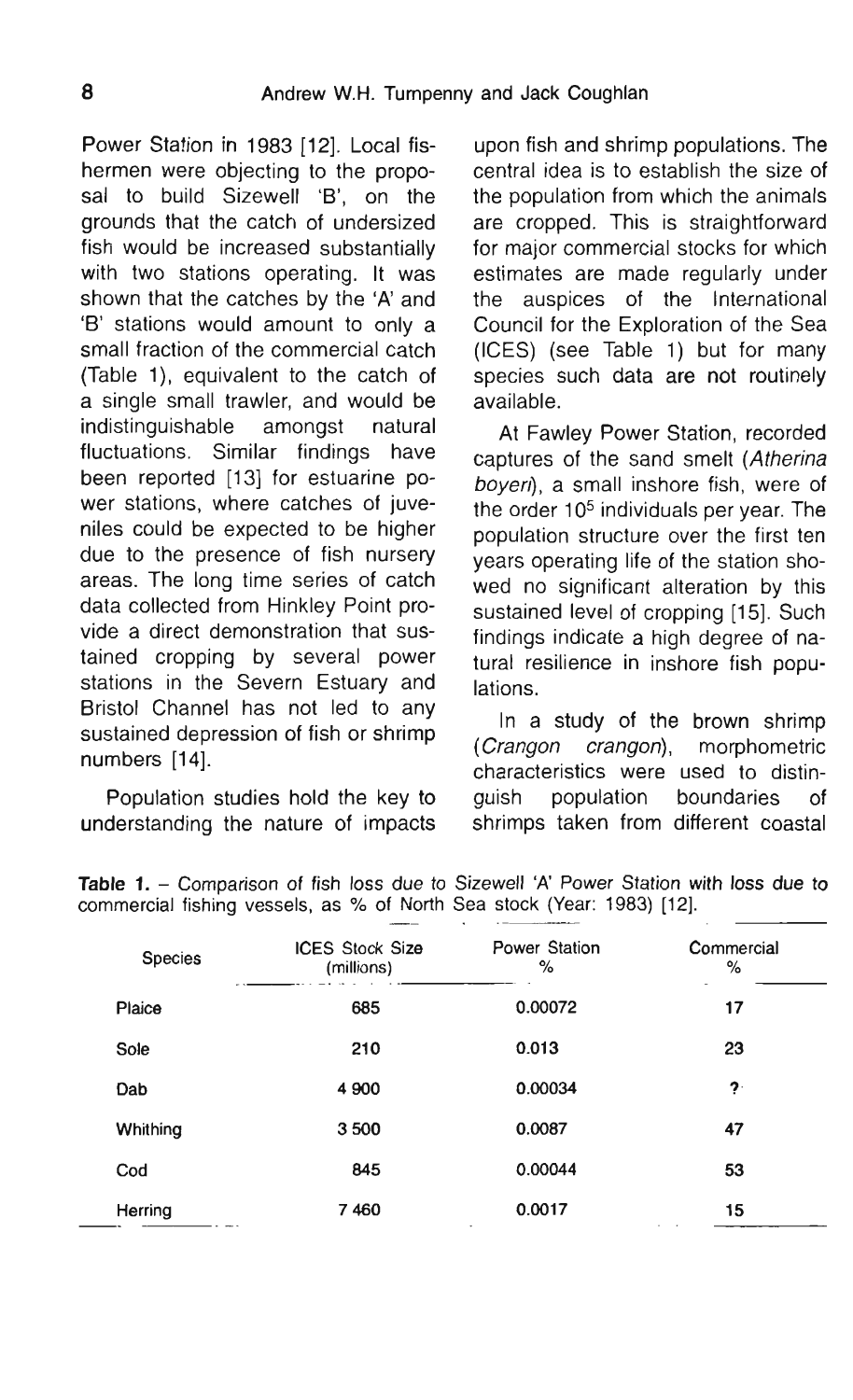localities [16]. The purpose of this study was to establish whether catches of up to 10 tonnes per annum at power stations such as Hinkley Point and Sizewell were of any significance to stocks. It was demonstrated that there are six major populations of shrimps around the coast of England and Wales. These already support fisheries that are large in relation to power station catches. Any impact would be minor, being spread out over a population as a whole.

Some benefits arise from the capture of organisms on intake screens. It was recognised back in the 1960s that power station and other industrial water intake screens offer the opportunity for low-cost monitoring of fish and other natant organisms. Power stations on the Thames Estuary provided evidence for the recovery of fish populations following pollution abatement. and this monitoring has continued to this day at West Thurrock Power Station by the National Rivers Authority. Regular annual sampling from the screens of Kingsnorth and Oldbury Power Stations has enabled MAFF scientists to monitor changes in year class strength in sea bass  $[8]$ . The 11-year sampling programme at Hinkley Point has provided a wealth of data on the estuarine community which are being used to develop more qeneralised models of estuarine community dynamics. Such models help us to understand how a wide variety of anthropogenic impacts, ranging from commercial fishing to tidal power generation, might affect estuarine communities.

## **SOLID WASTE DISPOSAL AND UTILISATION**

The power industry has always had a major solid waste disposal requirement arising from coal ash production. From 1994, this burden will be increased by the commissioning of flue gas desulphurisation (FGD) plants using the limestone-gypsum process. For a 1800 MWe coal fired power station using this FGD process, there will be an annual production of  $10<sup>6</sup>$  tonnes of pulverised fuel ash (PFA) and 0.5  $\times$  $10<sup>6</sup>$  tonnes of gypsum. The majority of this material, as in the past, will be sold to the constructioin industry or used for land reclamation and landfill. Sea dumping has never been a major route for disposal. A PFA disposal site located off the Northumbrian coast has received a part of the PFA production from Stella and Blyth power stations since the 1950s. The ecological consequences of this practise have been shown to be minimal [17]. limited essentially to a blanketing of marine benthos over the immediate area of deposition. Despite this, marine disposal will cease by 1993.

Following successful reports from the Coal Waste Artificial Reef Programme (C-WARP) in the USA [18], the CEGB in 1986 began to consider the use of consolidated blocks of PFA and gypsum materials for habitat enhancement, and in 1988 commissioned Southampton University to undertake the Poole Bay Artifical Reef Project. The aim of this project is to investigate the properties of blocks of different composition and their poten-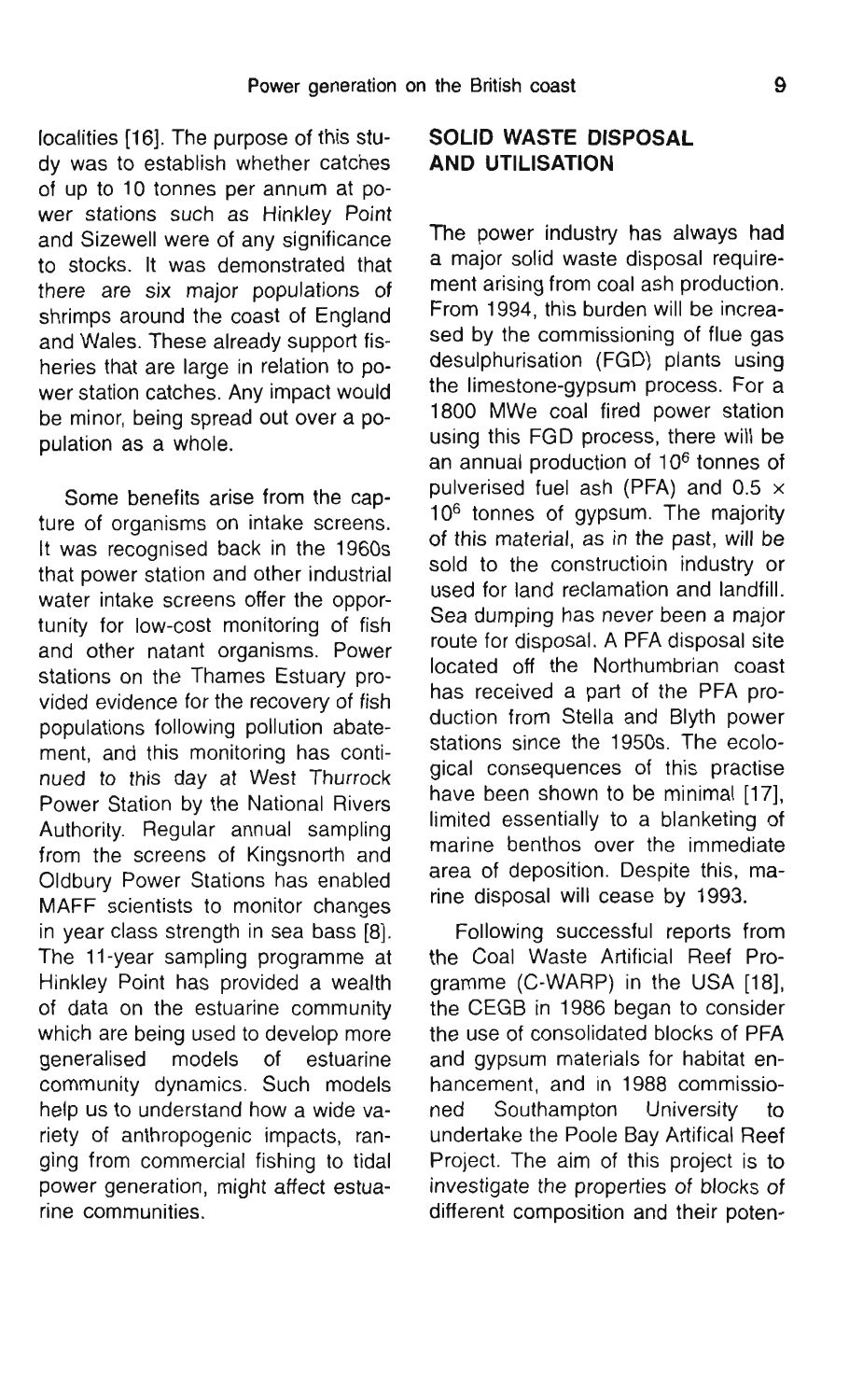tial for reef construction. Results from the first exposure season of the reef indicate no loss of structural integrity. an abundant and diverse fauna and flora and negligible transfer of toxic metals from the bocks to the epibiota [19]. Public interest in reef construction for leisure uses (sport angling and diving) and for mariculture is growing. The future of reefs made from these materials will depend on economic factors and licensing success.

#### **ENVIRONMENTAL ASSESSMENT**

European Council Directive 85/337/EEC requires the power industry to prepare environmental statements for all major new developments. The long tradition of research into the environmental consequences of power generation has placed the industry at the front of environmental assessment developments in Britain [20]. Continuing research will maintain this position and ensure that the best principles of environmental responsibility are upheld.

### **REFERENCES**

- $\sim$  D<sub>1</sub>. The effects of the severe p. D.J. The enects of the severe<br>Part of 1062.62, enterprise life in 161 O.I. 191<br>210 I. Az  $\frac{1}{2}$  Hammers F.B., Electric Countries F.B., Coughland J.B.
- 165-210.<br>**[2]** Hawes F.B., Coughlan J. and Spencer J.F. Environmental effects of the heated discharge from Bradwell Nuclear Power Station, and of the cooling systems of other stations. In

Environmental Effects of Cooling Systems at Nuclear Power Plants. International Atomic Energy Agency, Vienna, 1975, pp. 423-448.

- [3] Key D. and Davidson P.E. A review of the development of the Solent oyster fishery, 1972-80. Laboratory Leaflet No. 52, MAFF Direct. Fish. Res., Lowestoft, 1981, 36 pp.
- [4] Buxton C.D., Newell R.C. and Fields J.G. Response surface analysis of the combined effects of exposure and acclimation temperatures on filaccimitation temperatures on in-<br>ion, oxygen consumption and<br>ne for growth in the oyster Ostrea scope for growth in the oyster Ostrea<br>edulis. Mar. Ecol. Prog. Ser., 6, (1), **1981, pp. 73-82.**
- [5] Bamber R.N. and Spencer, J.F. The benthos of a coastal power station discharge canal. J. mar. biol. Ass.  $U.K., 64, 1984, pp. 603-623.$
- [6] Langford T.E. The effects of a thermal discharge on the growth and feeding of bass. Dicentrarchus labrax (Linnaeus, 1758) in the Medway Generation Board, Publ. 1997 In the Wedway uary, England, Central Electricity<br>Porting - Board - Publ - No **Generating Board, Publ. No.**<br>**TPRD/L/3126/R87, 1987, 50 pp.**
- [7] Holmes R.H.A. and Henderson, P.A. I. Fish recruitment in the Severn<br>Lang the effect of a warm year? Estuary: the effect of a warm year?<br>J. Fish Biol., 1990, 36, pp. 961-963.
- [8] Pawson M.G. and Pickett G.D. The  $n_{\text{coll}}$  iverse its final measurement of  $n_{\text{rel}}$ s *(Dicentratorius Iabrax*) and management of its fishery in England<br>and Wales. Laboratory Leaflet No. 59, MAFF Direct, Fish, Res., Lowestoft, 1987, 37 pp.
- [9] Coughlan J. and Davis M.H. Concentrations of chlorine around marine ons or critorine around manne ing water outlans. Vandanon of a Jel. In *Water Chlofination. Envi-*<br>meate*l Impect and Hoolth Effects* Davis, W.P., Katz, S., Roberts, M.H., Vol. 5, eds. Jolley, R.L., Bull, R.J., Davis, W.P., Katz, S., Roberts, M.H.,  $\overline{A}$ ,  $\overline{A}$ ,  $\overline{A}$ ,  $\overline{A}$ ,  $\overline{A}$ ,  $\overline{A}$ ,  $\overline{A}$ ,  $\overline{A}$ ,  $\overline{A}$ ,  $\overline{A}$ ,  $\overline{A}$ ,  $\overline{A}$ ,  $\overline{A}$ ,  $\overline{A}$ ,  $\overline{A}$ ,  $\overline{A}$ ,  $\overline{A}$ ,  $\overline{A}$ ,  $\overline{A}$ ,  $\overline{A}$ ,  $\overline{A}$ ,  $\overline{A}$ , and Jacobs, v.A., Anni<br>L.Arber Ceienes Public Ann Arbor Science Publishers Inc., 1985, pp. 1459-1468.
- [10] Coughlan J. and Davis M.H. Effect of chlorination on entrained plankton